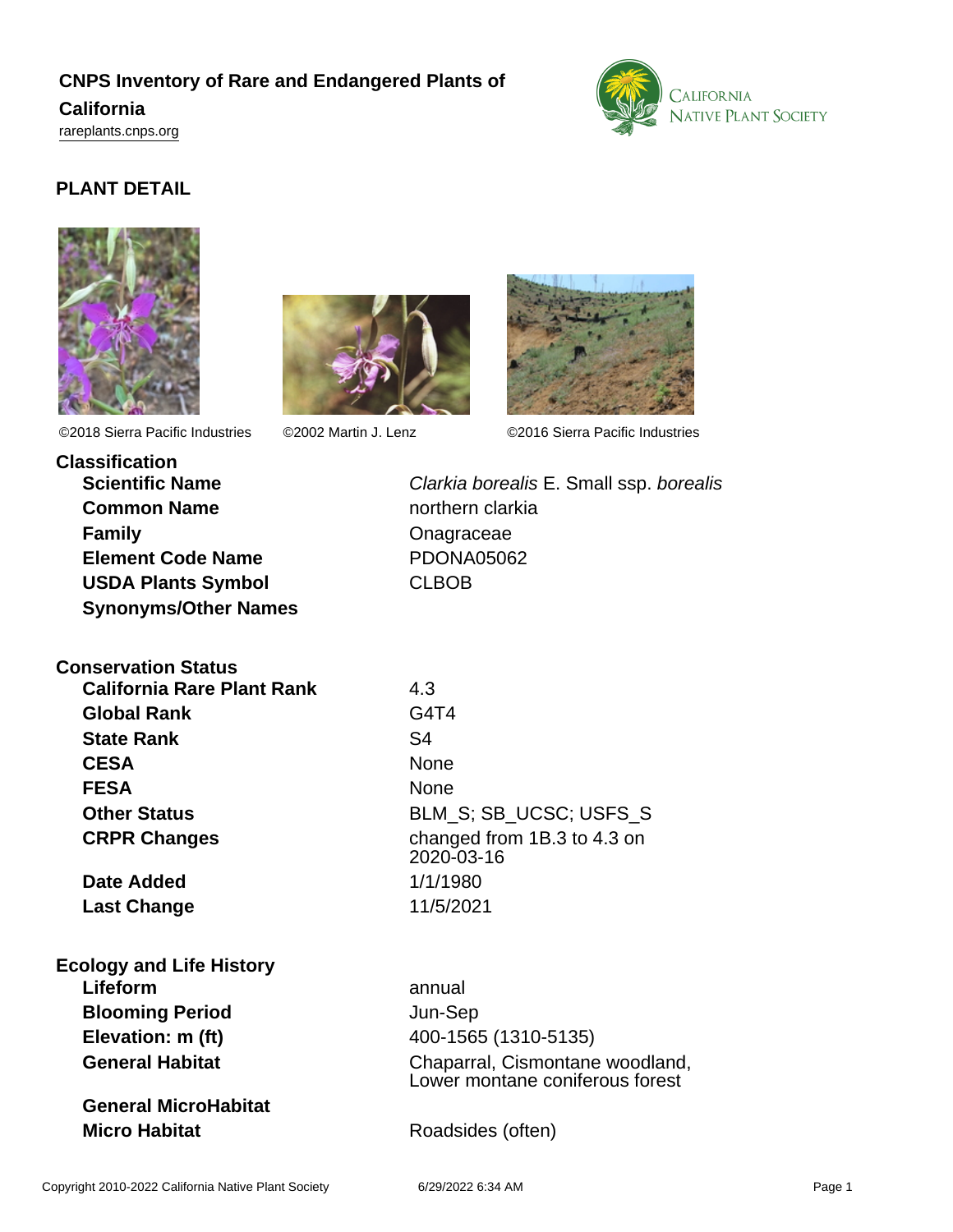| <b>Element Occurrence Data from California Natural Diversity Database</b> |               |
|---------------------------------------------------------------------------|---------------|
| <b>Total Element Occurrences</b>                                          | 131           |
| <b>Element Occurrence Ranks</b>                                           |               |
| Excellent (A)                                                             | 16            |
| Good (B)                                                                  | 75            |
| Fair (C)                                                                  | 16            |
| Poor (D)                                                                  | 0             |
| None $(X)$                                                                | 0             |
| Unknown (U)                                                               | 24            |
| <b>Occurrence Status</b>                                                  |               |
| Historical, $> 20$ years                                                  | 11            |
| Recent, $<$ 20 years                                                      | 120           |
| <b>Presence</b>                                                           |               |
| <b>Presumed Extant</b>                                                    | 131           |
| <b>Possibly Extirpated</b>                                                | $\mathcal{L}$ |
| <b>Presumed Extirpated</b>                                                | O             |
|                                                                           |               |

### **Location**

### **CA Endemic** Yes

### **Counties**

Shasta (SHA), Trinity (TRI)

### **States**

California (CA)

### **Quads**

Big Bend (4112118), Bohemotash Mtn. (4012274), Bollibokka Mtn. (4012282), Chalk Mtn. (4012187), Chicken Hawk Hill (4112214), Damnation Peak (4012285), Devils Rock (4012271), Goose Gap (4012281), Hanland Peak (4012283), Lamoine (4012284), Miller Mtn. (4012167), Minnesota Mtn. (4012272), Montgomery Creek (4012178), O'Brien (4012273), Papoose Creek (4012276), Project City (4012263), Roaring Creek (4012188), Schell Mtn. (4012275), Shasta Dam (4012264), Shoeinhorse Mtn. (4112211), Skunk Ridge (4112117), Tombstone Mtn. (4112213), Trinity Center (4012286), Whitmore (4012168), Yellowjacket Mtn. (4112212)

#### **Notes**

Definitions of codes preceding a county and/or quad:

\* Presumed extirpated

(\*) Possibly extirpated

Species may be present in other areas where conditions are favorable. These data should NOT be substituted for pre-project review or for on-site surveys.

### **General Notes**

### **Distribution**

### **Threats**